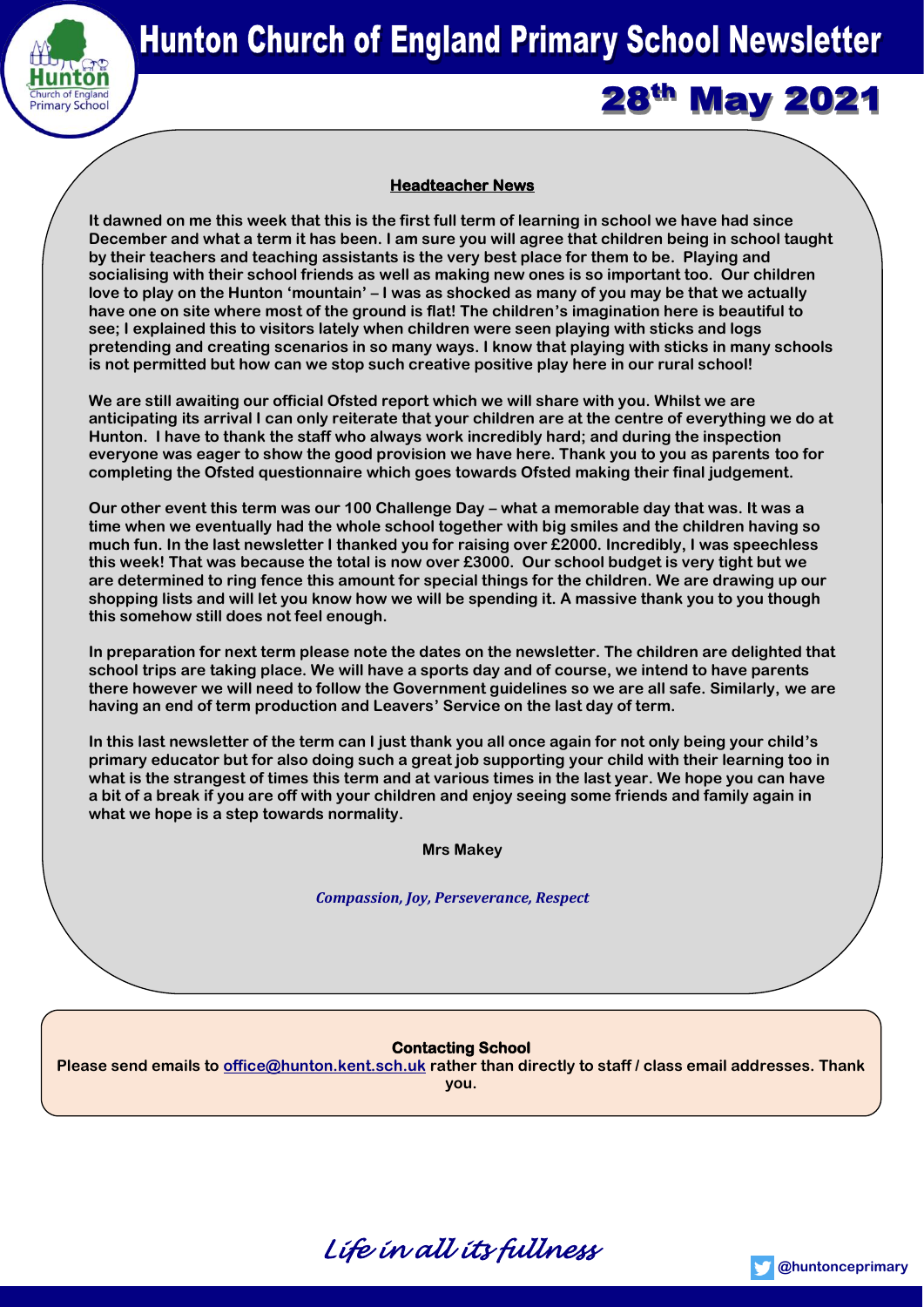

## **Star of the Week**

**Every week, each class nominates a pupil as 'star of the week' for an outstanding achievement or learning that has taken place. Their achievement will be linked to the Christian value they show. Look out for it on their certificate.** 

**A huge well done to the children who got awarded the star in the last two weeks! Congratulations for all their hard work.**

|                  | w/e 21st May     | w/e 28th May    |
|------------------|------------------|-----------------|
| <b>Devas</b>     | <b>Harry</b>     | <b>Parker</b>   |
| <b>Bannerman</b> | <b>Harry</b>     | <b>Matilda</b>  |
| <b>Porteous</b>  | <b>Nathaniel</b> | Mia             |
| <b>Borton</b>    | <b>Scarlett</b>  | <b>Scarlett</b> |

## **Online Safety**

**National Online Safety continue to add guides for parents which I will continue to add to the school website. This week we have picked out guides for TikTok, Roblox and Supporting Well Being.** 

**These guides are really helpful and make parents aware of additional features that you may not have known, such as the family link in TikTok so you can set limits on what they may come across.**

**Please note the guides do also indicate the age restrictions for the games and apps and you should take note of these**

**restrictions. [https://hunton.kent.sch.uk/parents/e](https://hunton.kent.sch.uk/parents/e-safety/)[safety/](https://hunton.kent.sch.uk/parents/e-safety/)**

## **The Big Ask - a new national survey of children**

**We are delighted to have participated in The Big Ask, the largest ever consultation with children aged 4 to 17 in England, was launched by the new Children's Commissioner last week. It aims to find out children's concerns and aspirations about the future, so that we can put children at the heart of our country's recovery from the pandemic. The results will help the Children's Commissioner identify the barriers preventing children from reaching their potential, put forward solutions and set ambitious goals for the country to achieve. Please [click here](https://www.childrenscommissioner.gov.uk/thebigask/) to complete the adult survey to share your view too.**

|                                           | <b>Dates</b>                                             |
|-------------------------------------------|----------------------------------------------------------|
| Friday<br>28th May                        | Last day of term                                         |
| Monday<br>7 <sup>th</sup> June            | <b>Staff Development Day (children</b><br>not in school) |
| Tuesday<br>8 <sup>th</sup> June           | <b>Term 6 Starts</b>                                     |
| $8^{th} - 11^{th}$<br>June                | Year 6 mock SATs                                         |
| Wednesday<br>9 <sup>th</sup> June         | <b>Class Photos</b>                                      |
| $14 - 18$ th<br>June                      | PGL residential for Y5&6                                 |
| $21^{st} - 25^{th}$<br>June               | <b>Y4 Multiplication Check</b>                           |
| Wednesday                                 | Porteous & non-PGL trip to                               |
| 23rd June                                 | <b>Herstmonceux Science Centre</b>                       |
| Wednesday                                 | New parents meeting for                                  |
| 23rd June<br>4:30-5:30                    | September 2021 Year R intake                             |
| <b>Thursday</b><br>24th June              | <b>Bannerman visit to Kent Life</b>                      |
| Tuesday<br>29 <sup>th</sup> June<br>am    | Sports Day (reserve 6th July)                            |
| Wednesday<br>30 <sup>th</sup> June        | Year 6 trip to Rochester<br>Cathedral                    |
| <b>Thursday</b><br>1st July<br>9:15-10:15 | <b>New YRs coming to visit</b>                           |
| Wednesday<br>7th July<br>9:15-10:45       | <b>New YRs coming to visit</b>                           |
| Friday<br>9th July<br>5pm                 | <b>School production</b>                                 |
| <b>Thursday</b><br>15th July              | <b>Devas trip to Leeds Castle</b>                        |
| <b>Thursday</b><br>15th July              | <b>Borton and Porteous open</b><br>afternoon-provisional |
| Friday<br>16th July                       | Devas and Bannerman open<br>afternoon - provisional      |
| Wednesday<br>21st July                    | Last Day of term. Finish at<br>1:30 <sub>pm</sub>        |
|                                           | <b>Leavers service</b>                                   |

**From all the staff here at Hunton, we hope you have a lovely half-term and we look forward to welcoming all the children back on Tuesday 7th June.**

*Life in all its fullness*